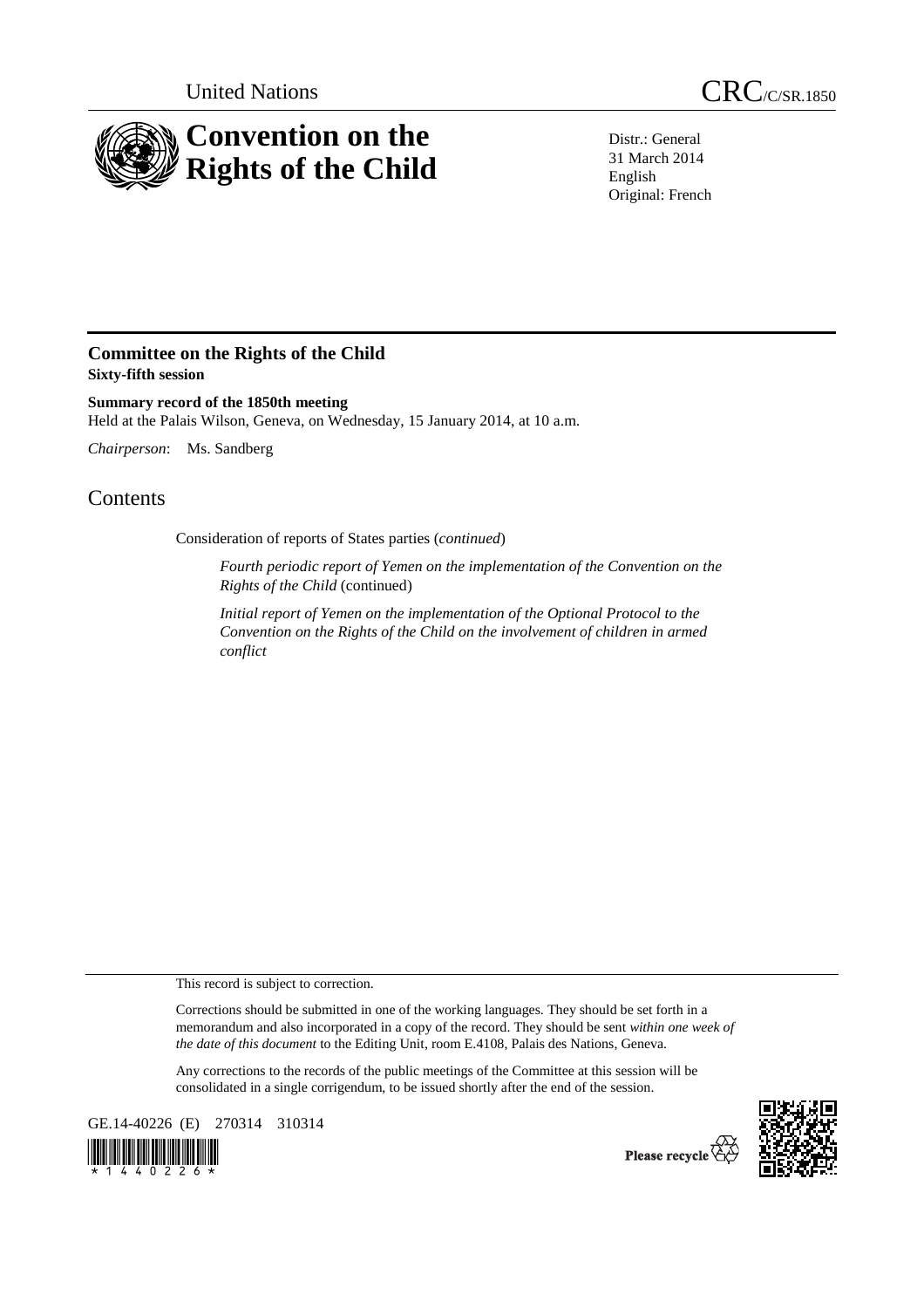*The meeting was called to order at 10.05 a.m.* 

## **Consideration of reports of States parties** (*continued*)

*Fourth periodic report of Yemen on the implementation of the Convention on the Rights of the Child* (continued) (CRC/C/YEM/4; CRC/C/YEM/Q/4 and Add.1)

1. *At the invitation of the Chairperson, the delegation of Yemen took places at the Committee table.*

2. **Mr. Al-Gabil** (Yemen) said that the Yemeni Constitution guaranteed the right to education for all children, and that there was no impediment to school attendance for Akhdam children. Every effort was made to encourage children, particularly those from marginalized groups, to attend school. The national strategy on education for all, which was being developed, included measures to enhance the quality of education through improvements to infrastructure, teacher training, school curricula and learning materials.

3. Over the past few years, the enrolment rate for girls had risen significantly. The number of teachers and administrative staff in girls' schools had been increased, supplementary allowances had been paid to teachers at girls' schools in remote areas, and school uniforms and textbooks had been distributed free of charge to schoolgirls in disadvantaged areas.

4. Social workers had been trained in the organization of awareness-raising activities concerning the importance of girls' education, and a programme of financial incentives was in place in some districts to encourage parents to send their daughters to school.

5. School authorities were working to train female teachers in order to achieve gender balance among teaching staff.

6. The Ministry of Education had issued clear guidelines regarding the prohibition of corporal punishment, and teachers who failed to respect them were subject to disciplinary measures.

7. **The Chairperson** asked whether there was a law prohibiting corporal punishment in schools.

8. **Mr. Al-Gabil** (Yemen) said that such a law did not yet exist.

9. The Ministry of Education, in cooperation with the Office of the United Nations High Commissioner for Refugees, was carrying out a study in every school in Yemen to determine the nationalities of all refugee children. Many had come from the Syrian Arab Republic and the Horn of Africa. His delegation could provide the Committee with statistics on the number of refugee and displaced children enrolled in the country's schools.

10. As part of efforts to combat the consequences of the events of 2011/12, the Ministry of Education had established an Emergency Committee comprising, inter alia, representatives of the United Nations Children's Fund (UNICEF), the organization Save the Children and the Office for the Coordination of Humanitarian Affairs (OCHA). A study had been conducted on the damage sustained by educational infrastructure, particularly in the governorates of Saada, Abyan and Aden, and some schools had already been repaired and reopened.

11. According to official statistics, in 2011/12, 981,000 children in Yemen had not been attending school. The enrolment rate for girls was now almost identical to that for boys. The delegation would be willing to provide the Committee with all the relevant statistics at its disposal at the close of the meeting.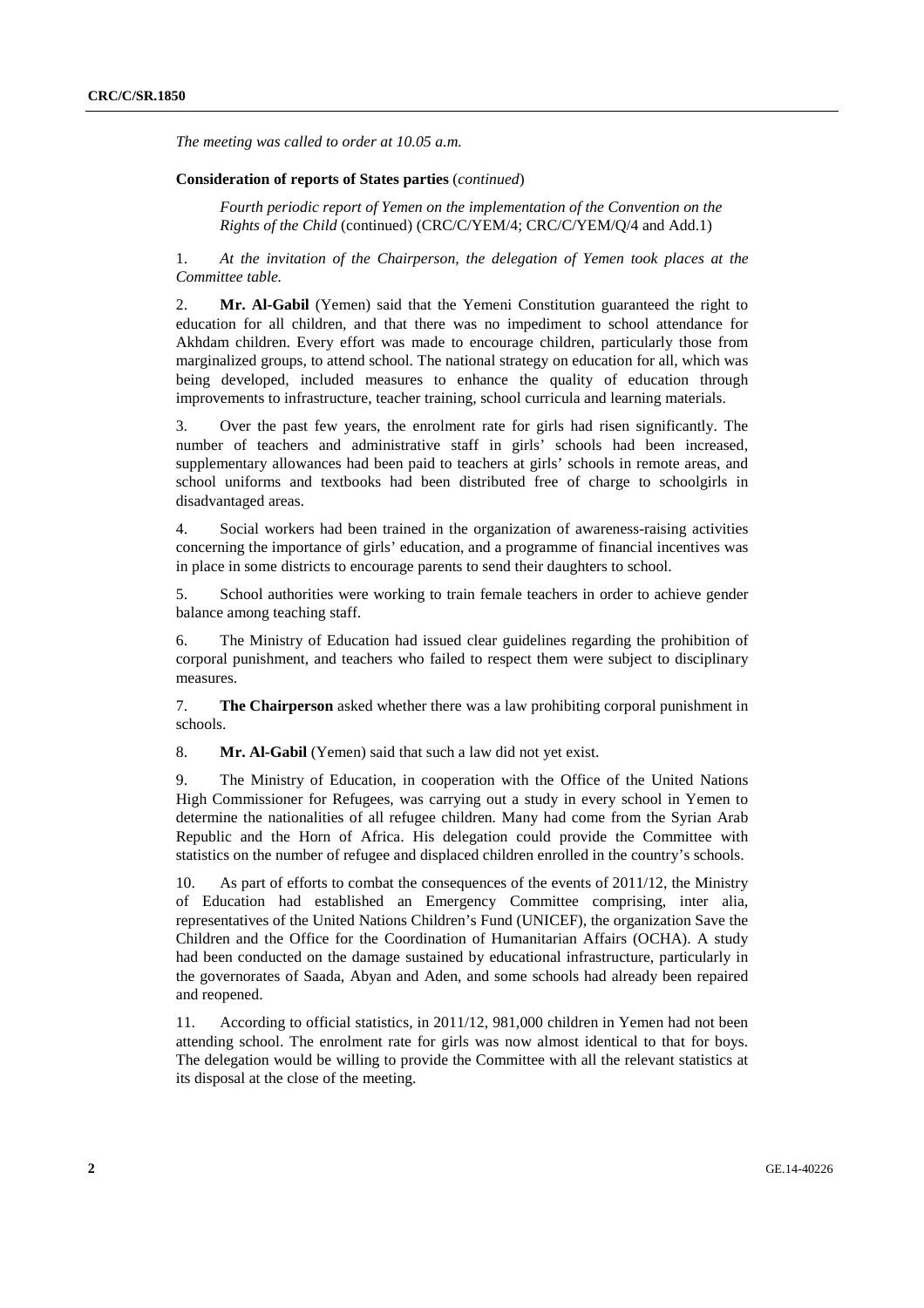12. Patriotism was encouraged among children, particularly during lessons on civic education.

13. Education was one of the Government's priorities and a substantial part of the national budget was allocated to it. The Yemeni authorities hoped that the international community would help them to address the gaps that currently existed in the country's education system.

14. **Mr. Kotrane** stressed that, pursuant to article 29 of the Convention, education should aim to instil in the child a respect for his or her own identity, language and cultural values, but also the values of peace, tolerance and friendship among peoples. He asked what steps the State party was taking to protect children from fanaticism and political and armed conflicts, and to bring them up in a spirit of optimism and openness.

15. **Mr. Al-Gabil** (Yemen) said that school curricula were constantly evolving and that education authorities were introducing the values of diversity and openness and the rejection of fanaticism.

16. **Mr. Ahmed** (Yemen) said that, despite some improvements, the infant mortality rate remained high. Since the early 2000s, the health authorities had devoted efforts to training medical staff, improving health services, strengthening support for vulnerable children, improving infrastructure and changing public attitudes to health-related matters. The Yemeni population was largely rural and health-care facilities only reached 60 per cent of the country. Mobile teams were being put in place to ensure that the most disadvantaged persons living in remote areas had access to health services.

17. The most widespread illnesses were respiratory diseases, diarrhoea, malnutrition, measles and malaria. Free vaccination campaigns aimed at all children were conducted periodically. Such campaigns had been organized following the occurrence of cases of poliomyelitis in 2006. The latest one, mounted in December 2013, had targeted almost 4 million children under the age of 5, 98 per cent of whom had been vaccinated.

18. The National Health Strategy adopted in 2010 included measures to raise public awareness of the issue of a balanced diet, campaigns to prevent respiratory diseases and diarrhoea, and information campaigns on reproductive health.

19. **Ms. Muhamad Shariff** (Coordinator, Country Task Force) asked whether the effectiveness of the campaigns had been evaluated.

20. **Mr. Ahmed** (Yemen) said that the prevention campaigns were run by volunteers, normally women who belonged to the communities targeted and were familiar with local customs. Currently, with the support of the World Bank, 5,000 volunteers were being trained in the Governorate of Hudaydah, the poorest in the country.

21. **The Chairperson** asked whether the prevention campaigns had led to a reduction in the number of cases of diarrhoea.

22. **Mr. Ahmed** (Yemen) said that a study of the country's health situation was under way. He stressed that the health services in Yemen were modest and suffered from budget cuts and a lack of infrastructure and facilities; and the fact that the population was scattered across the country was a real problem.

23. Malnutrition was the cause of nearly 54 per cent of deaths. The study on nutrition conducted by UNICEF in 2012 had shown that 58 per cent of children under the age of 5 suffered from slow development. In April 2004, the Ministry of Health had launched a campaign to combat malnutrition.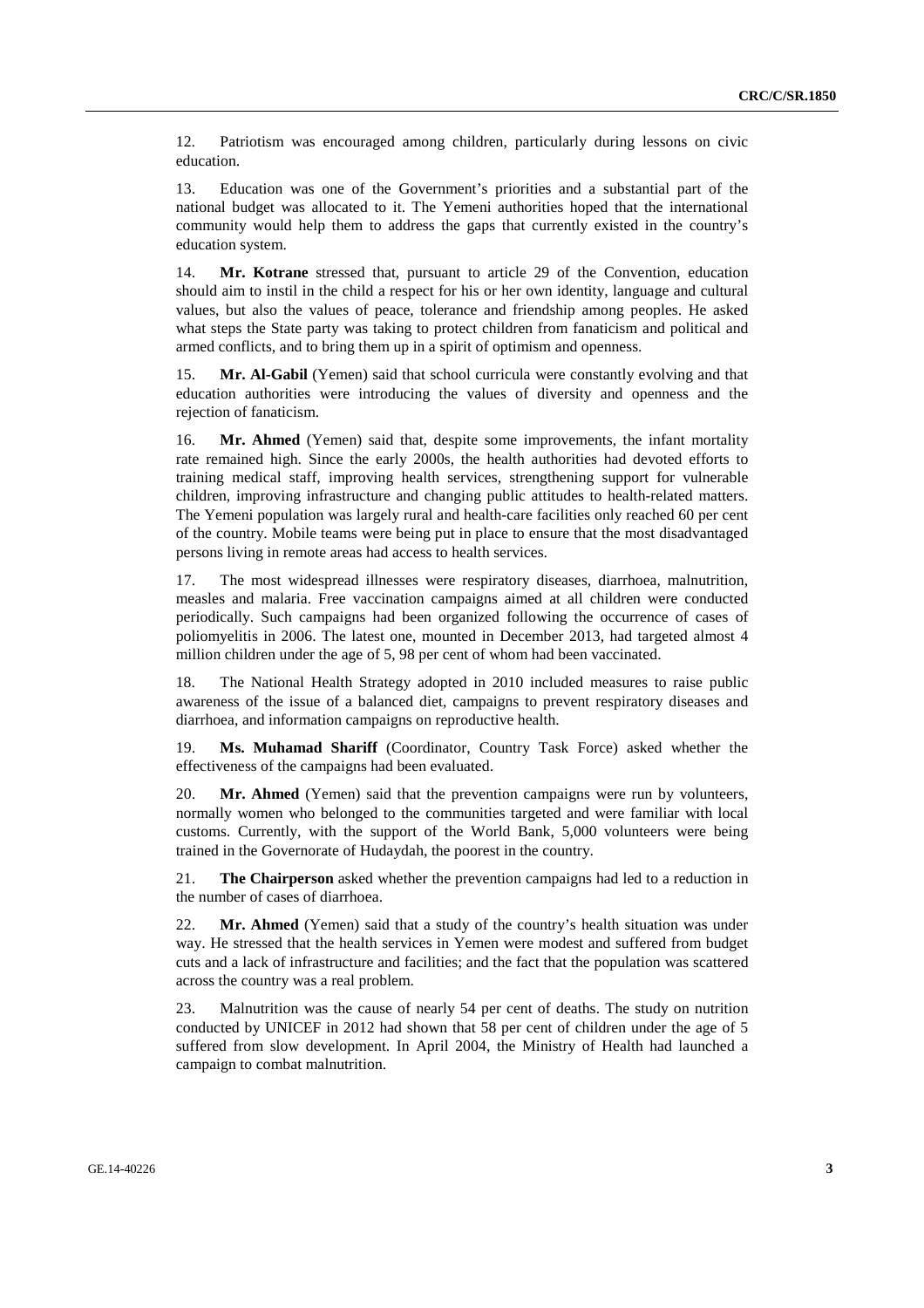24. The Directorate for Food within the Ministry of Health, with the support of the World Food Programme, had launched numerous programmes for the prevention of malnutrition aimed at women, with a view to raising their awareness of the importance of an adequate and balanced diet. The Ministry of Health conducted programmes to promote breastfeeding.

25. **Mr. Cardona Llorens** said he wished to know the amount allocated to the fight against malnutrition in 2012, 2013 and 2014.

26. **Mr. Al-Hamdani** (Yemen) said that 11 per cent of children under the age of 6 months were exclusively breastfed and that the authorities aimed to double that figure by 2015. A breastfeeding promotion programme had been set up for all persons involved in the health sector. No budget line was allocated specifically to the fight against malnutrition.

27. **Ms. Muhamad Shariff** (Coordinator, Country Task Force) asked whether the Yemeni authorities planned to increase the health budget.

28. **Ms. Wijemanne** said that exclusive breastfeeding during the first six months of a child's life made it possible to combat malnutrition and prevent the child from falling ill through drinking contaminated water. She asked whether mothers who wished to breastfeed received support, and whether the promotion of breast-milk substitutes was banned.

29. **Ms. Aldoseri** said she wished to know how the impact of campaigns and programmes was measured.

30. **Mr. Al-Hamdani** (Yemen) said that the authorities did plan to increase the health budget. The results of some programmes, for instance those relating to low body weight and stunted growth, could not be gauged for a number of years. On the ground, however, there were already signs of an improvement in the protocols for handling malnutrition. A special television channel broadcast educational programmes dealing, inter alia, with the issues of health and nutrition. In 2002, Yemen had passed a law to protect breastfeeding. Companies marketing breast-milk substitutes were banned in hospitals.

31. Noting that 64 per cent of the population was under 18, he said that Decree No. 35/3 of 2009 had established a programme relating to adolescent health. Given recent events, it had not been possible to fully implement the programme, but some activities had taken place, notably in the field of reproductive health. The Ministry of Health and the Ministry of Education were currently working to establish school health services and incorporate health-related concepts in school textbooks and curricula.

32. An anonymous helpline reserved for young people had been put in place. A programme to prevent the transmission of AIDS from mother to child and a programme to tackle malaria, tuberculosis and AIDS had been set up.

33. Refugees and internally displaced persons had access to health services. Female genital mutilation was prohibited by law.

34. **Mr. Madi** (Country Task Force) asked whether the publication of the ministerial decree prohibiting female genital mutilation had led to a decrease in the practice.

35. **Mr. Al-Hamdani** (Yemen) said that a national plan to combat female genital mutilation had been adopted, but the resources that had been earmarked for it had been reallocated to the protection of children in emergency situations as a result of events in Yemen over the past two years. In December 2013, UNICEF had decided to set aside a significant budget for the implementation of the plan in 2014–2015.

*The meeting was suspended at 11.30 a.m. and resumed at 11.55 a.m.* 

36. **Mr. Al-Hamdani** (Yemen) said that the Supreme Council for Motherhood and Childhood had been restructured pursuant to the Committee's concluding observations, and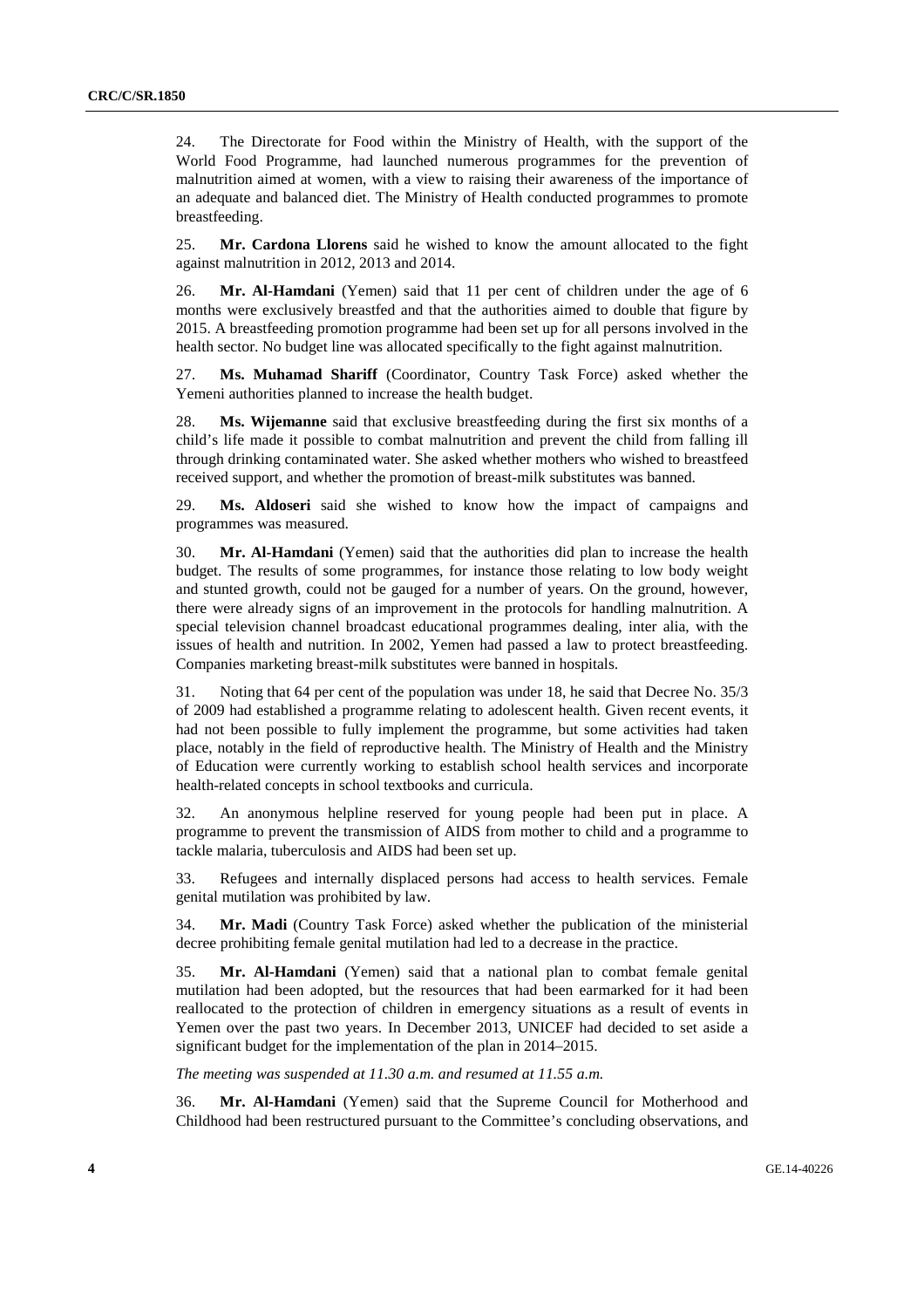the establishment of an independent body responsible for women's and children's rights had been proposed. Since 2013, a committee comprising five non-governmental organizations (NGOs) and five government agencies had been working to draft the bill on the creation of an observatory on the rights of the child. A project to establish an independent human rights institution was being discussed in parliament.

37. A technical committee to combat trafficking, set up in October 2012, had drafted an anti-trafficking bill, which was under consideration in parliament, and had developed a national strategy to combat all forms of trafficking, which should be implemented in 2014.

38. **Mr. Kotrane** enquired about legislative progress achieved in the implementation of the Optional Protocol to the Convention on the Rights of the Child on the sale of children, child prostitution and child pornography.

39. **Mr. Baoom** (Yemen) said that the bill to prohibit trafficking, which would punish all acts provided for in the Protocol, including those committed abroad, would be considered in the near future. Yemen had concluded agreements on extradition with neighbouring countries but, regrettably, had not been able to do likewise with countries from the Horn of Africa. Just 22 per cent of children were declared to the civil registry, which could prevent the remaining 78 per cent from fully enjoying their rights, including the right to education. The birth registration rate varied depending on the sex of the child and on whether the child was born in a region that was rich or poor, rural or urban. Awareness-raising campaigns were planned but would encounter numerous difficulties, including inadequate channels of communication for reaching households in remote areas and a lack of computer tools allowing the data collected to be centralized in a national database. Parents who failed to declare their children to the civil registry were liable to prosecution.

40. **The Chairperson** asked whether the State party planned to amend the nationality act in relation to children with disabilities born to foreign parents.

41. **Mr. Baoom** (Yemen) said that children born in Yemen to foreign parents acquired nationality only if they were not suffering from a mental illness. His delegation had duly noted the recommendations that the Committee had made at the previous meeting, according to which that criterion should be removed; it would inform the Yemeni authorities, who were currently reviewing the law.

42. Another bill, which prohibited female genital mutilation and early marriage, was under consideration. Pending its adoption, which was due in 2014, campaigns were being conducted in every governorate with the cooperation of UNICEF in order to prevent such practices and protect the 60,000 or so children who could be subjected to them in the future.

43. It was NGOs, rather than the Government, that organized meetings of the Children's Parliament in State and private schools. The Government could not, therefore, be held responsible if boys were better represented than girls. The Children's Council of Ministers, which had continued to meet, allowed minors to participate in the political life of the country. Moreover, the possibility of creating a "laboratory" on the rights of the child was being considered in order to enable minors to be involved in all decisions affecting them.

44. **Ms. Oviedo Fierro** asked whether the State party intended to criminalize female genital mutilation and early marriage.

45. **Mr. Baoom** (Yemen) said that early marriage and female genital mutilation were punishable by law. Furthermore, all persons authorized to conduct weddings were made aware of the issue of early marriage, particularly in the governorates where the number of unions of that kind was high. UNICEF had invested US\$ 700,000 in the development of awareness-raising campaigns, which should be launched in 2014 and 2015. Many campaigns were also being conducted for children deprived of a family environment, who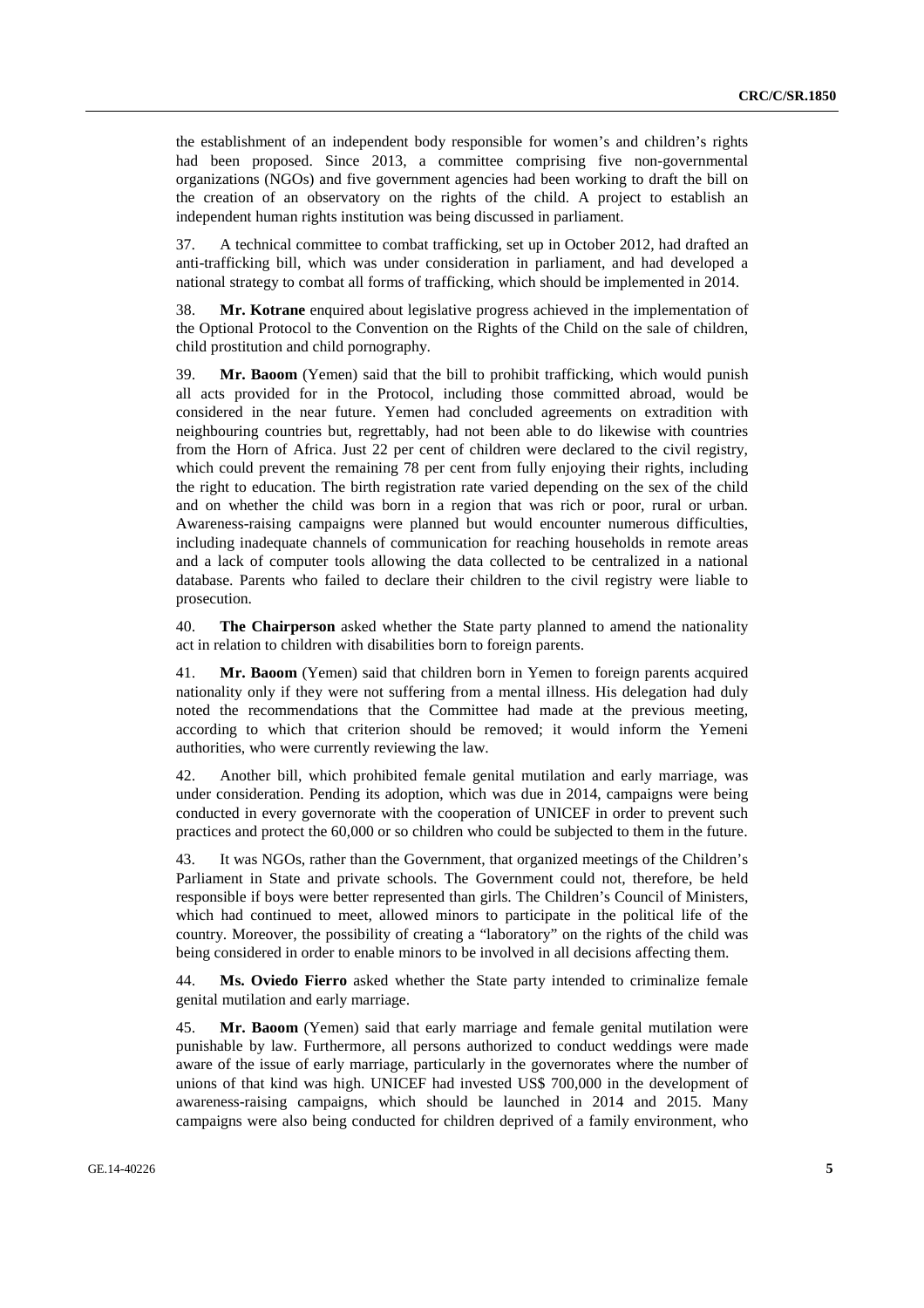were placed with foster families. Widows who raised children received financial support, and orphans were cared for under the *kafalah* system. Street children received psychosocial support in foster homes. There was no adoption programme for non-Muslim children in Yemen.

46. Child victims of trafficking from countries in the Horn of Africa were cared for until their return to their family of origin. Extensive information campaigns had been conducted in communities and mosques, and among persons who worked with children to combat child trafficking. His Government regretted the fact that cooperation with Saudi Arabia in that domain had ended as a result of a lack of participation by the Government of Saudi Arabia. Once arrested, persons responsible for human trafficking were brought to justice, but punishments did not have a deterrent effect. The anti-trafficking bill provided for much heavier penalties, ranging from substantial fines to 10-year prison sentences, for the perpetrators of such acts, even when they were family members.

47. As part of the reform of the juvenile justice system, there were plans to raise the age of criminal responsibility to 18 and establish juvenile courts. Offenders aged between 15 and 18 were currently held separately from adults. In many governorates, the emphasis was placed on reparative justice, and the number of convictions of minors had fallen significantly.

48. **Mr. Cardona Llorens** asked whether the 600 children currently detained were kept apart from adults in all circumstances, including during recreation and mealtimes, and whether, once the reform of the juvenile justice system had been finalized, it would be possible to prosecute young persons aged between 15 and 18.

*Initial report of Yemen on the implementation of the Optional Protocol to the Convention on the Rights of the Child on the involvement of children in armed conflict* (CRC/C/OPAC/YEM/1; CRC/C/OPAC/YEM/Q/1 and Add.1)

49. **Mr. Mezmur** (Country Rapporteur for the Optional Protocol on the involvement of children in armed conflict) asked whether the Supreme Council for Motherhood and Childhood was able to effectively coordinate the implementation of the Protocol with the Ministry of the Interior, and whether military personnel, immigration officers and law enforcement officials received training in human rights and international humanitarian law. He wished to know how many children had been recruited into the Yemeni armed forces and non-State armed groups, and how many minors participated in hostilities. He also asked what action had been taken in response to the November 2011 decree issued by the defector General Ali Mohsen Al-Ahmar, ordering the demobilization and return to their families of around 100 child combatants.

50. The delegation of Yemen might wish to indicate whether legislation prohibited and punished the recruitment of minors and their use in armed conflict, and whether it was true that the provisions allowing persons who recruited a minor to be tried as war criminals were only applicable in time of war. The delegation might also clarify the role of the National Dialogue Conference in implementing the Protocol and, in particular, indicate whether it worked to promote sustainable livelihoods in order to prevent the recruitment of children from poor families by the army or non-State armed groups.

51. The Committee would appreciate additional information on measures taken by the State party to protect children from anti-personnel mines, explosive remnants of war, suicide bombings and drone strikes. In that regard, he wished to know whether the Government of Yemen had contacted the Government of the United States of America, which was responsible for the majority of drone strikes, to try to put an end to the strikes and thereby protect the right to life, survival and physical integrity of Yemeni children.